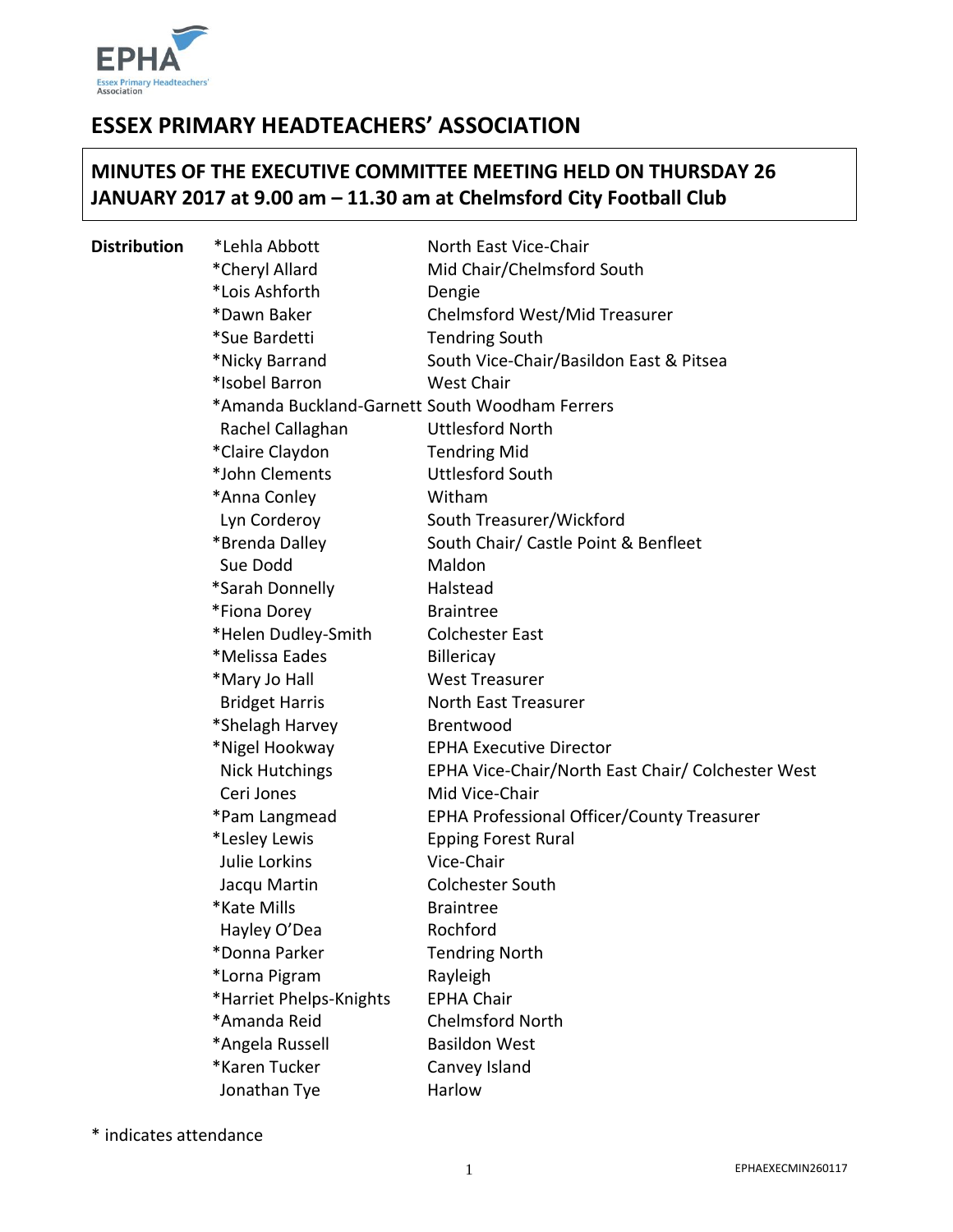

Also in attendance

Ben Smith NELFT (item 3) Karin Hogsander **Airsupply (item 5)** 

# **1. WELCOME AND APOLOGIES FOR ABSENCE**

Harriet Phelps-Knights, the EPHA Chair, welcomed everyone to the meeting.

| Apologies were received from: |                                                   |
|-------------------------------|---------------------------------------------------|
| Rachel Callaghan              | <b>Uttlesford North</b>                           |
| Lyn Corderoy                  | South Treasurer/Wickford                          |
| <b>Nick Hutchings</b>         | EPHA Vice-Chair/North East Chair/ Colchester West |
| Ceri Jones                    | Mid Vice-Chair                                    |
| Julie Lorkins                 | West Vice-Chair                                   |
| Jacqu Martin                  | <b>Colchester South</b>                           |
| Hayley O'Dea                  | Rochford                                          |
| Jonathan Tye                  | Harlow                                            |

# **2. MINUTES OF THE PREVIOUS MEETING**

The minutes of the Executive meeting held on 6 October 2016 were confirmed as an accurate record. There were no matters arising that were not addressed on the agenda.

# **3. EWMHS (Emotional Wellbeing Mental Health Service) AND SCHOOLS' COLLABORATION**

Dr Ben Smith, Consultant Clinical Psychologist for NELFT-EWMHS, was welcomed to the meeting. He reminded the Executive that NELFT had taken over the delivery of CAMHS (Child and Adolescent Mental Health Service) – now called EWMHS (Emotional Wellbeing Mental Health Service) – in November 2015. The introduction of the service has been complex, including the need to restructure and reorganise the service, as well as changing the approach and mind-set of the professionals working within EWMHS. The service is under increasing pressure. Ben explained that when NELFT took over there were 3,000 open cases – within six months, partly due to an increase in selfreferrals (and publicity about what the new service would offer), this rose to 6,000 open cases. Ben noted that this figure is currently down to 5,000. He stressed that EWMHS needs to provide support for those children with mild or moderate emotional and mental health needs, and not only those with severe or complex needs. The service is planning to offer low intensive activities, for example working with pastoral staff in schools, and offering interventions and activities for children and young people. For example, and app has been developed for young people, which offers direct communication, links to website, information and support.

However, Ben argued that EWMHS is best placed to meet children and young people's need through schools.

**Action**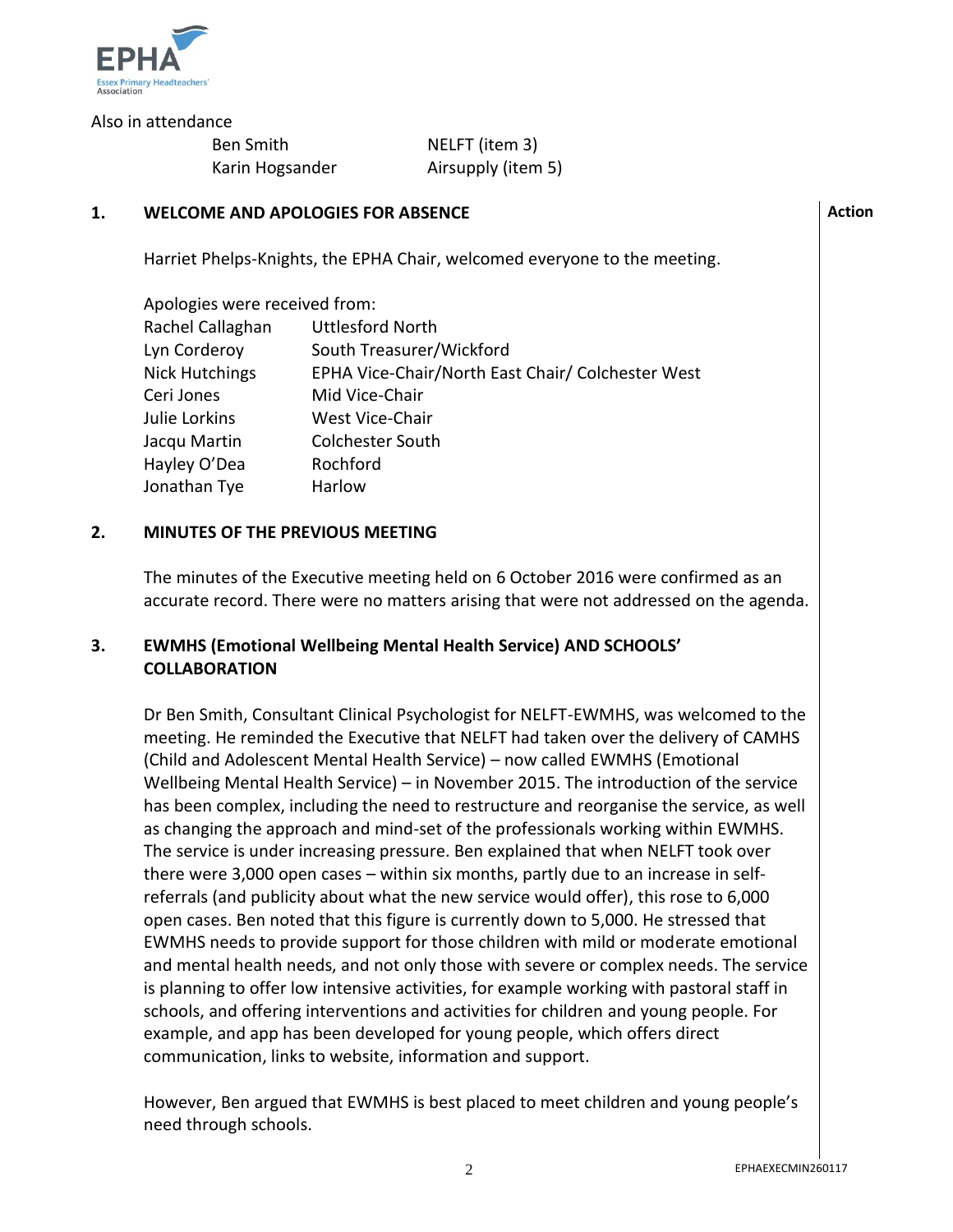

A detailed discussion paper was circulated in advance of the meeting and Executive members were referred to the proposals for developing effective collaboration with schools. (The following are extracts from the paper)

### 5.0 EWMHS and schools collaboration – overview

Our hope is that a EWMHS and schools collaboration will support the drive for earlyintervention in schools and foster cultural change in the way schools tackle mental health problems and mental wellbeing. This new collaboration will support school staff to develop their knowledge of mental wellbeing and the problems affecting young people, the symptoms to look for and strategies for supporting children with early signs of mental and emotional stress before a referral to specialist services is needed. The EWMHS and schools collaboration will also develop and promote clear referral pathways for school staff so that where more specialised support is needed, it can be accessed effectively and efficiently. Together, this will enable schools to better support the children in their care while promoting good mental wellbeing and awareness of mental health issues more generally.

EWMHS will provide additional Mental Health Workers to deliver support, consultation and training for educational staff across schools in Southend, Essex and Thurrock. As part of the collaboration, each school will be asked to appoint a Mental Wellbeing Champion who will be responsible for liaising with the EWMHS school support team for consultation and access to training. Every eligible school in Southend, Essex and Thurrock will be contacted by the EWMHS school support team for an initial consultation. This will be an opportunity to share thoughts about the level of need in the school, the existing support processes already in place, and the areas for further development and improvement.

The EWMHS school support team will seek to build resilience and develop coping strategies in young people. We already know that for those under age 11 support is most meaningful when children can have frequent contact and already have a relationship with a known adult (e.g. pastoral worker at school). For those aged 11-18 support is most meaningful when young people can have guaranteed confidentiality, easy access to support and a supportive adult is focused on their story of how things are for them.

#### 6.0 Proposed delivery model

We propose four levels of support in the EWMHS and schools collaboration:

- 1. Training whole staff teams or smaller groups of pastoral and leadership staff confidence building for live situations and increasing an awareness of the impact (good and bad) of adult behaviours. Bespoke training covering self-harm, suicidality, anxiety, depression, bereavement and on request in depth, whole day training for groups of schools and staff, off-site
- 2. Regular and specialist consultations on complex cases with groups of pastoral and leadership staff

3. Regular clinical and reflective supervision with groups of pastoral staff and school leaders

4. Mindfulness in schools. The Mindfulness in Schools Project (MiSP) has created .b (pronounced 'dot-b', which stands for stop and be) for 11-18 year olds, Paws b for 7-11 year olds and .b Foundations for school staff. The aim is to improve the resilience and wellbeing of all young people to enhance their school career and to support them

Each school will be asked to appoint a Mental Wellbeing Champion who will be responsible for liaising with the EWMHS school support team. This collaborative service offers advice, guidance, training, direction and support but does not take direct clinical responsibility.

There are a large and expanding range of external training organisations with whom we might consider partnering to deliver Level 1, above. These are summarised in Appendix 2. We might consider using multiple partner organisations as the model is piloted and refined.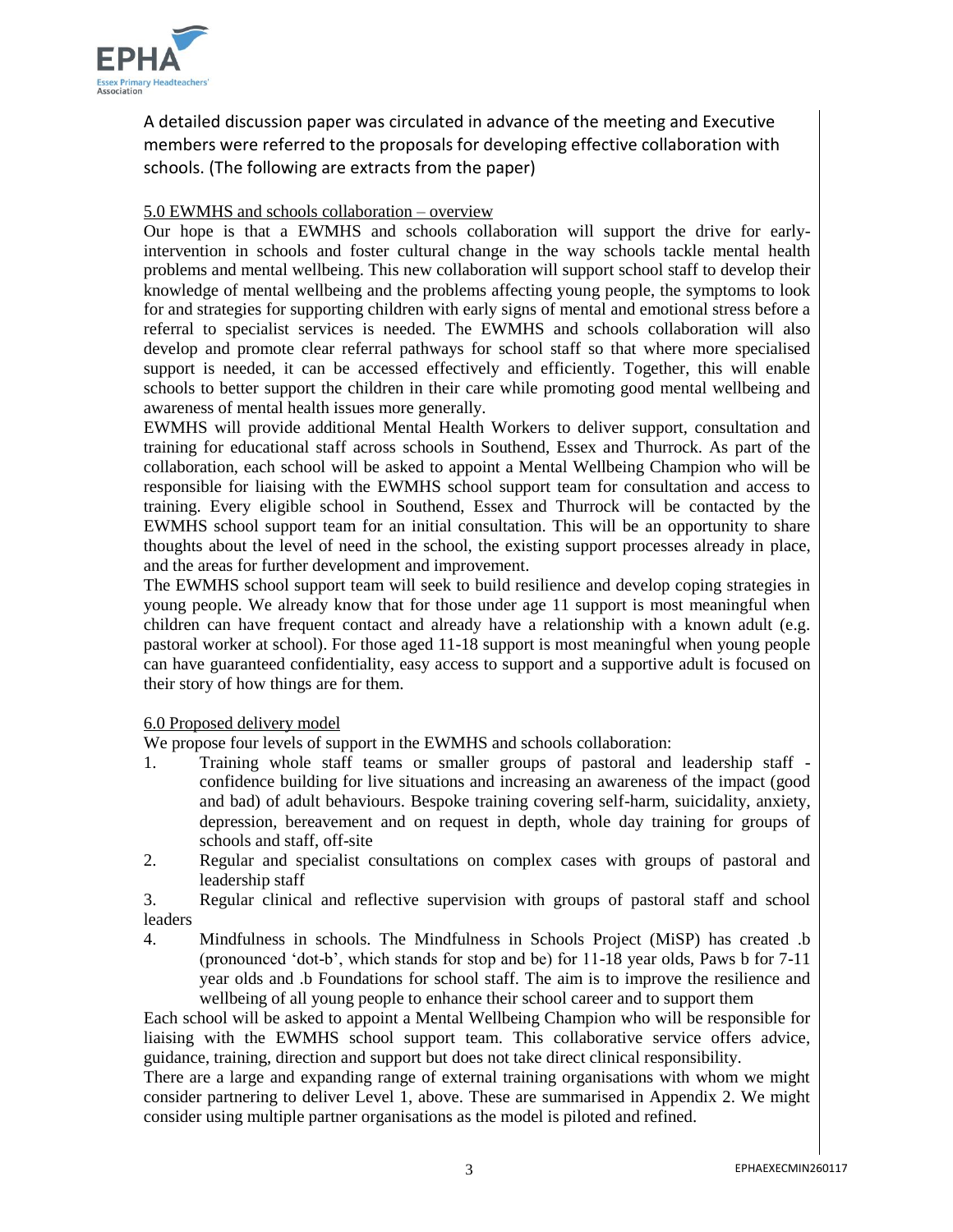

#### 8.0 Summary, progress to date and next steps

This discussion paper is offered as a catalyst for debate between schools, commissioners and EWMHS about how best to work in collaboration around mental wellbeing. Context, guiding principles, proposed aims, objectives, outcomes and delivery models are described but this paper is not exhaustive. Our hope is that it leads quickly to pilots in each of Southend, Essex and Thurrock and then onto the expansion of a wider, consistent delivery model.

The ideas proposed here are therefore offered in the spirit of an honest debate about how best to maximise the success of collaboration around mental wellbeing between EWMHS and schools. Pilots in each of Southend, Essex and Thurrock should now follow a debate with schools and commissioners and lead to a model that we can be confident in expanding more widely.

Ben noted that he is hoping to work initially with schools that have a reasonably positive view of the current service, to pilot and trial potential programmes. Some examples of existing programmes, being rolled out nationally, were given in the discussion paper, but Ben noted that none of these are perfect, so NELFT want to design specific programmes working with Essex schools.

In response to the introduction and discussion paper, the following comments were made:

One headteacher stated that all schools will be interested in the development of such a programme, because everyone shares a need for support and improved services. The system has been under pressure for many years, and continues to cause concern and frustration to headteachers. He noted that NELFT made a lot of promises when it took over the service and not all of the promised changes came to fruition. He warned Ben not to make promises that the service is unable to deliver.

Another head noted that the key will be to work through the established School Led Improvement Partnerships.

Mrs Barrant noted that she had attended a meeting at the DfE the previous week discussing mental health and well-being, and was concerned to hear representatives from the health service saying that this was the first time they had listened to the needs of schools. Ben noted that the approach by health professionals tends to focus on treating individual cases ("limited resources = limited numbers"), rather than working with larger groups, for example focusing on early intervention.

Headteachers argued strongly that EWMHS is not currently offering support for children with mild or moderate needs; schools are often unable to refer even complex cases, and are regularly told that these children do not meet the criteria for referral.

Ben noted that the funding for EWMHS is very scarce. There is a small pot of money dedicated to working specifically with schools; £300k across Southend, Essex and Thurrock. However, he did state that it was not unreasonable to contribute some of the core funding to develop the work with schools. NELFT has started to work on some training materials for school staff, but is yet to focus on the development of consultation and professional supervision.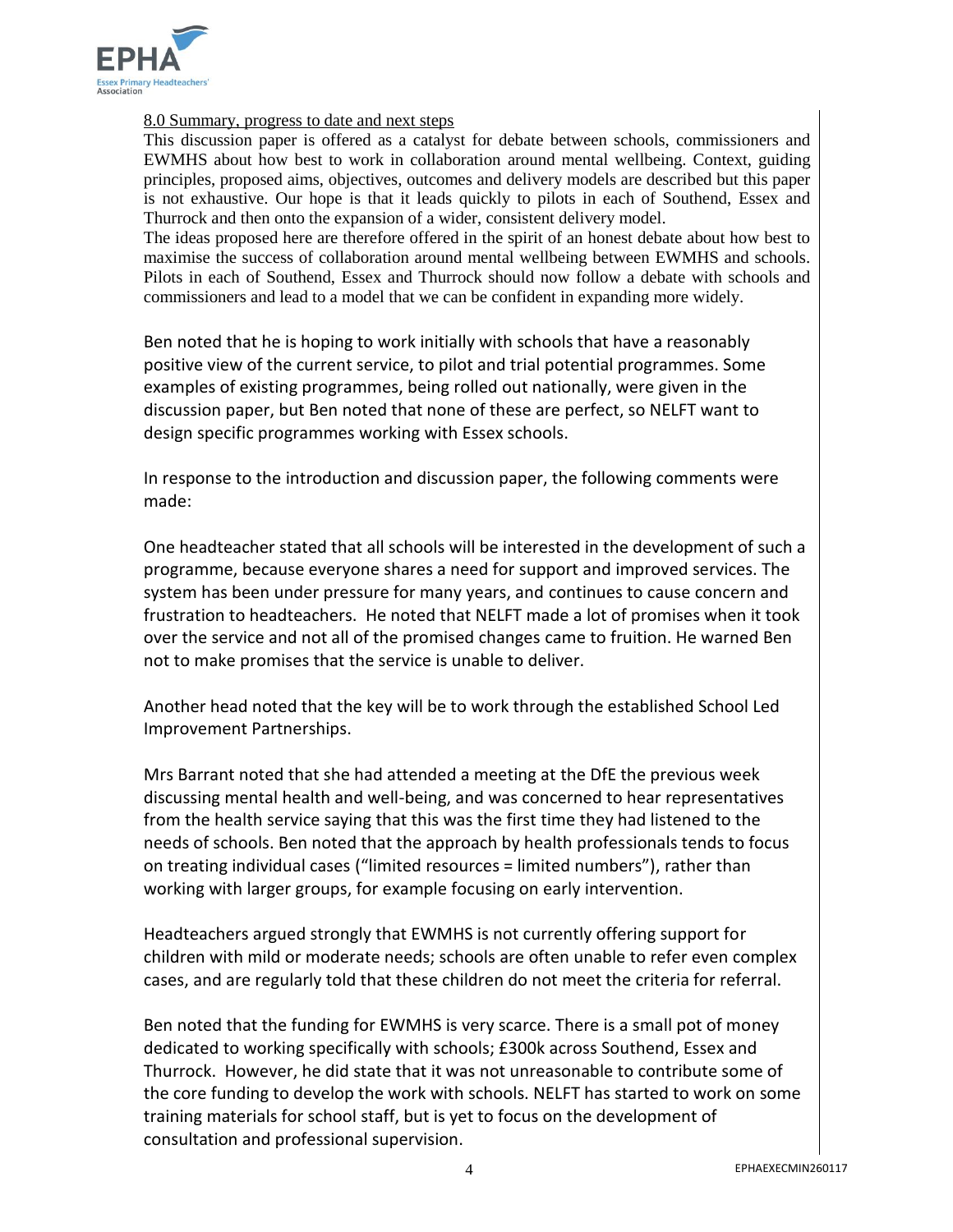

One headteacher argued forcibly that these interventions are very well-intentioned, but the key challenge for schools are the more complex, severe children. Most schools are able to support children with mild/moderate needs, but not if all the resources and staff capacity are deployed to manage their more complex cases.

Another headteacher noted that the experience is different in each area and group of schools, and there needs to be a "menu" and range of support, rather than developing a "one size fits all" approach. She also stressed the need to educate parents about how they can support their own children, from an early age.

One headteacher asked if there is a joined up approach to linking speech and language problems and the issues that they create for children. Ben conceded that the support for physical and mental health is not particularly joined up; for example, speech and language support is seen as a physical health matter, and there are no S&L consultants employed by NELFT.

He explained that there are seven locality teams across Essex, Southend and Thurrock, and he wants to connect local leads with headteachers and schools in their area, to ensure that local needs are being met. A headteacher noted that it was important that current research was used to help formulate appropriate responses to local needs.

It was noted that, whilst funding is extremely limited to develop programmes, there may be money available from clusters.

It was **AGREED** that if headteachers had specific, individual concerns they should feed these back to Ben. His email address is Ben. Smith@nelft.nhs.uk **Individual heads**

It was stressed that the development of programmes must be primary focused as well as secondary based. At the moment, the pilots (e.g. in Coast 2 Coast) are largely secondary focused, and primary schools must benefit from the available support and funding. To that end it was **AGREED** that a Strategy Group would be established to steer the development of EWMHS programmes and, in particular, the introduction of professional supervision.

The following Executive members agreed to join the Strategy Group: Harriet Phelps-Knights – EPHA Chair, Head at Janet Duke Primary (South) Nicky Barrand – South Vice-Chair, Head at Cherry Tree Primary (South) Dawn Baker – Head at Lawford Mead Primary (Mid) Amanda Buckland-Garnett – Head at Collingwood Primary (Mid) Lehla Abbott – North Vice-Chair – Head at Broomgrove Infants (North East) Sacha Brackenbury – representative for 20 North East heads Sue Bardetti – Head at Holland Haven Primary (North East) Nigel Hookway – Executive Director Pam Langmead – Professional Officer

# **Professional**

The Professional Officer will organise a date/venue for the first meeting, and will ask for **Officer**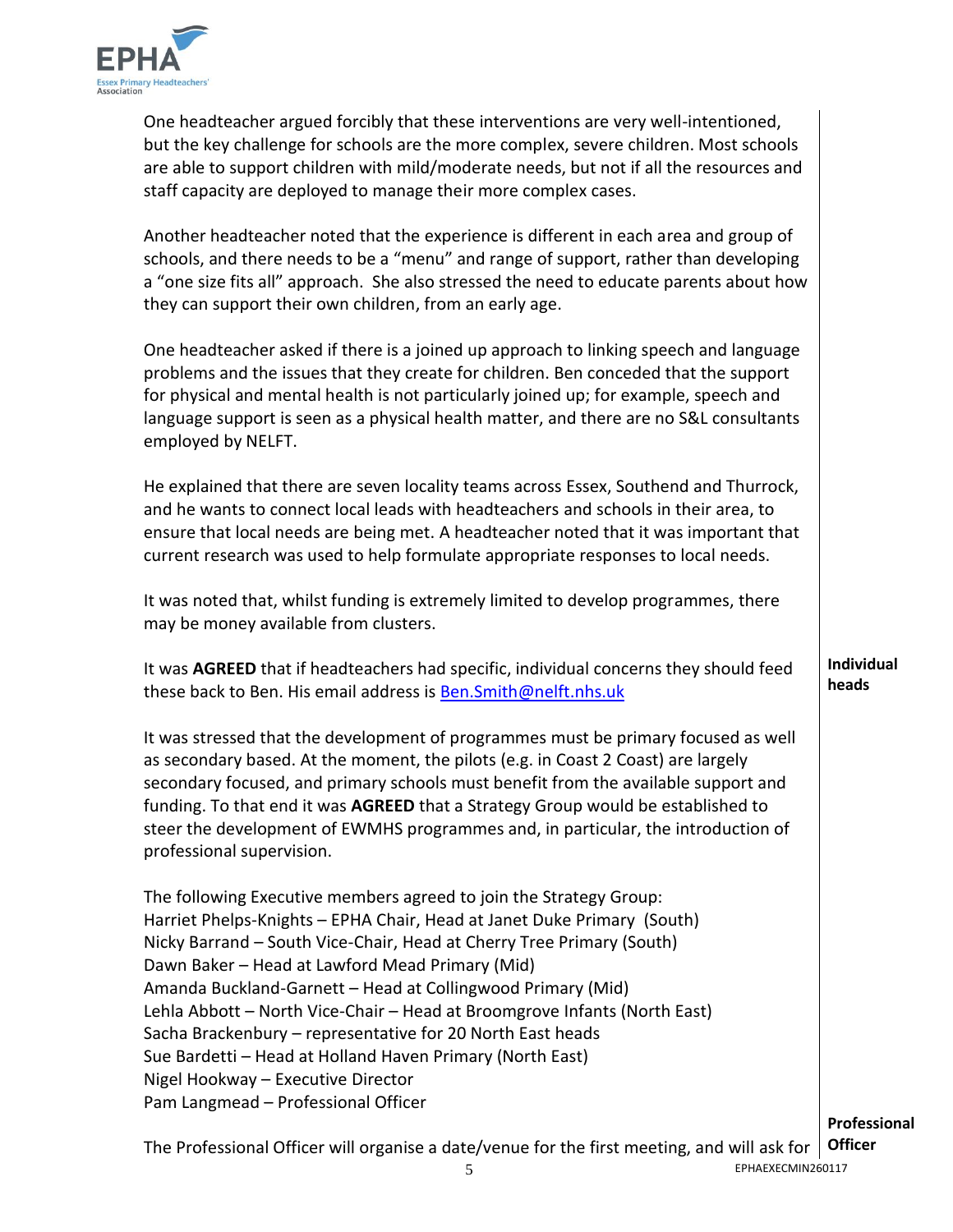

participation from the West area.

Ben was asked who he reports to in the Local Authority, and he explained that he works closely with and is accountable to Ralph Holloway, who is responsible for delivering the SEND transformation in Essex.

Ben was thanked for attending the meeting, and it was **AGREED** that he should be invited to the next EPHA Executive meeting on Thursday 5 May to report on progress and developments.

# **4. EPHA EXECUTIVE PRIORITIES FOR THE 2016/17 YEAR**

The Executive Director referred the group to the paper circulated in advance of the meeting, which summarised the priorities for EPHA. Headteachers' views were sought at the meetings in November and these resulted in a long list of concerns and comments.

Nigel noted that he had chosen three main priorities to focus on, the first being headteacher well-being which he argued must surely be the most important focus for a Heads' Association.

### **Priority 1 - Headteacher well-being**

The paper noted the following **challenges** for heads:

- Some Heads at breaking point.
- Lack of PPA/Dedicated leadership time.
- Supervision for Heads.
- Work/life balance.
- Executive Headteacher roles.
- Unreasonable demands on Heads.
- Social media attacks.
- Lack of parental support.
- HR processes unfair to Heads.

#### **Possible solutions**

- Making sure local Heads are aware of other local Heads not coping. Experienced Heads to support. Cluster meetings crucial.
- Heads to use life coaching approach.
- Governors must support Heads when HR issues impact.

#### **Future actions**

- Give Heads opportunity to be part of coaching sessions with Viv Grant.
- Heads to get support from NLE's.
- Consultants with good credibility could add to the mix?

#### **Additional notes/suggestions**

New Heads in post start with support and dedicated release/PPA time. EPHA to support this process.

EPHA to offer 'away days' for Heads to support work/life balance.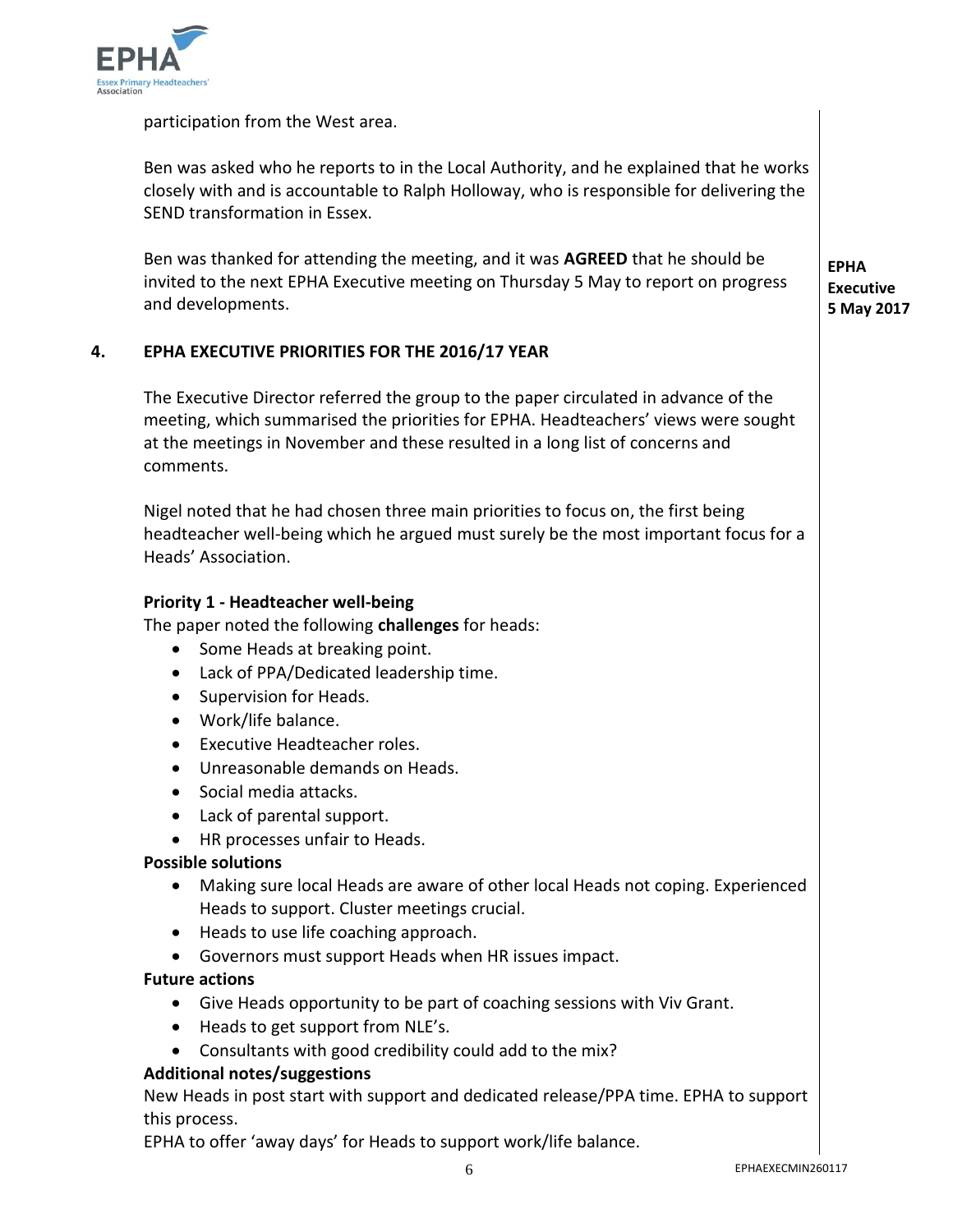

Possible EPHA future residential conference to focus on supporting Headteacher wellbeing?

One Executive member noted that it was important that heads were supported to refuse unreasonable demands.

# **Priority 2 - SEND**

The paper noted the following **challenges** for heads:

- NEAAPS full.
- Funding for EHCPs.
- Budget implications for ALL schools.
- Behaviour issues growing.
- Pre-school checks not happening.
- Special school places like 'gold dust'.
- Lack of support for pupils just below EHCPs.

# **Possible solutions**

- Support for mainstream schools must be improved.
- More complex children than ever before entering mainstream.
- EHCPs must be streamlined and less paper led.

# **Future actions**

- Nigel to work with Lesley Cheshire/Ralph Holloway in getting clear messages about SEND children out to schools.
- SEND Governors in school need to understand EHCP issues.

# **Additional notes/suggestions**

- Massive 'hidden' issue with MLD children at Early Years and KS1 at present.
- Pre-school screening must be improved to support schools.
- Cross phase issues need greater clarity.

# **Priority 3 – Future of primary services**

The paper noted the following **challenges** for heads:

- Future of Essex School Improvement service unclear. 80% funded 20% traded for 17/18?
- HR Essential (can differ depending on HR Manager).
- Payroll snags.
- Safeguarding  $-$  yes
- $\bullet$  Admissions yes
- $\bullet$  HT recruitment yes
- $\bullet$  Press support yes
- $\bullet$  Crisis support yes
- $\bullet$  Educational visits mixed
- $\bullet$  Broadband mixed

# **Possible solutions**

EPHA to work with CK and her team. Plans still to be finalised.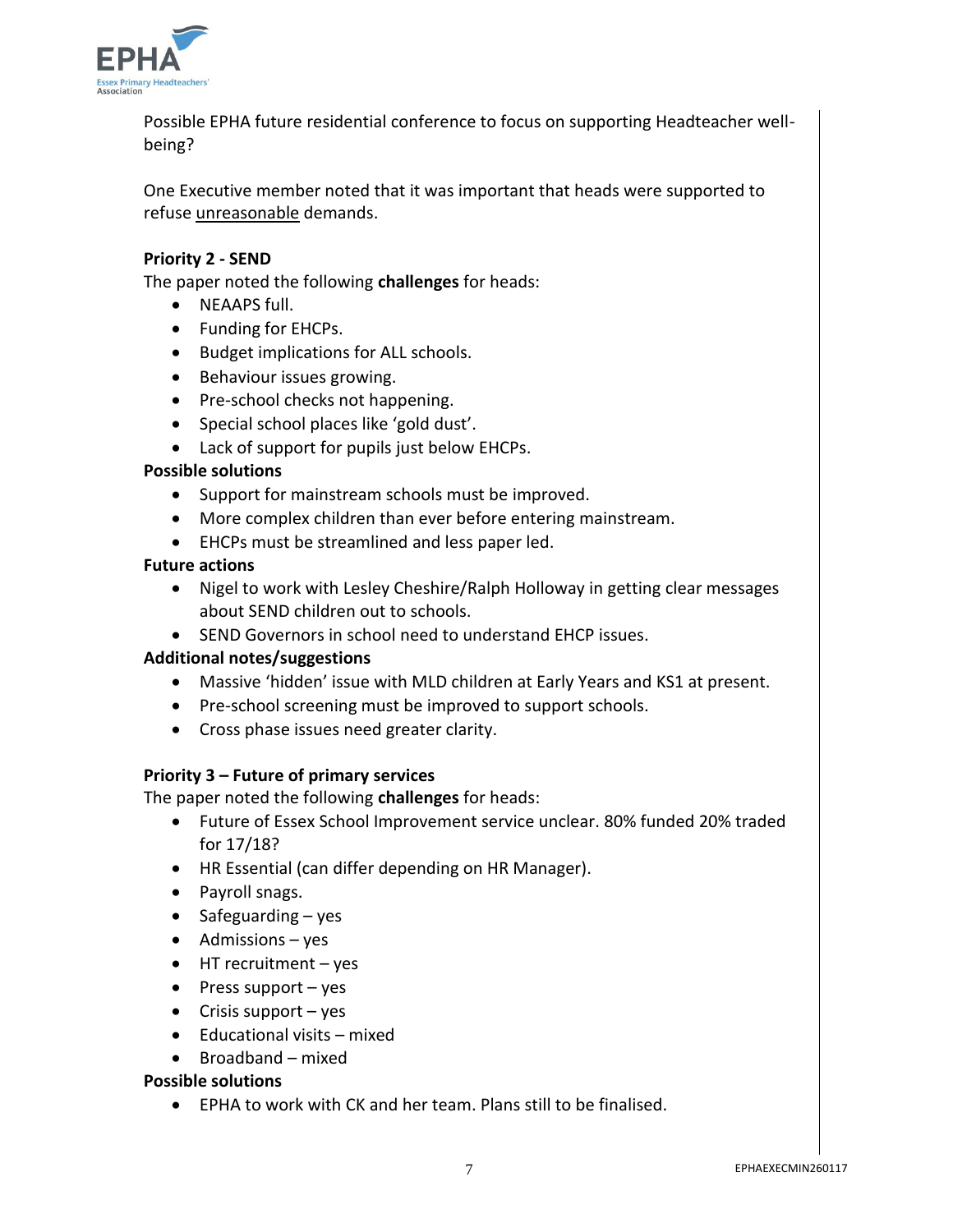

- More work required with HR.
- Schools CAN opt out of payroll and use other providers.
- HT recruitment still vital support for Governors.

# **Future actions**

- Commissioners working through Clusters.
- Safeguarding continues to be hot topic so all support necessary.
- Educational Visits team play key role in keeping schools up to date with regulations, terrorism and paperwork.

#### **Additional notes/suggestions**

- 'Green' schools left with little SEC time. Possible buy back and traded services. Collaboration in Clusters essential.
- In the future will press support and crisis support be available or will schools 'buy in' when necessary?
- Broadband picture very unclear at present and may not be in the future?

The Executive discussed the issues around Schools Broadband in more detail. Currently, maintained schools are locked into a contract with Essex Schools Broadband until April 2018 (so if maintained schools leave at this point they will be double-funding their Broadband provision). EPHA must be cautious of making radical changes or recommendations that could leave some schools worse off, but the Executive Director is researching possible alternative providers.

The Executive questioned the outcome of the review of the **Specialist Teacher Team and Statutory Assessment Service,** conducted by Simon Carpenter last term. The report was given to Clare Kershaw in December, but this has not yet been shared with the EPHA Executive. It was **AGREED** that this matter would be raised at the meeting with Local Authority officers later in the day.

#### **5. AIRSUPPLY**

Karin Hogsander, CEO and founder of Airsupply, was welcome to the meeting. She gave a presentation about the proposed pilot (in Essex and Croydon) to introduce an online platform whereby schools could arrange and book supply teachers electronically, via an app and website.

#### The website<https://www.airsupply.org.uk/> states:

*Airsupply is not an agency. We are a service matching supply teachers with schools that need them, at a much lower cost than the teacher recruitment agencies currently charge. In addition, the available jobs and candidates are completely transparent, leading to better matches between teachers and jobs offered. We are developing a service for supply teachers and schools that is free to sign up to and that manages all the documentation applicants require, and then provide access to the portal for schools looking for positions. Supply teachers pay nothing, and schools pay a much lower fee than they would to an agency - and only if they find a teacher who they actually offer a* 

**Meeting with LA Officers 26/01/17**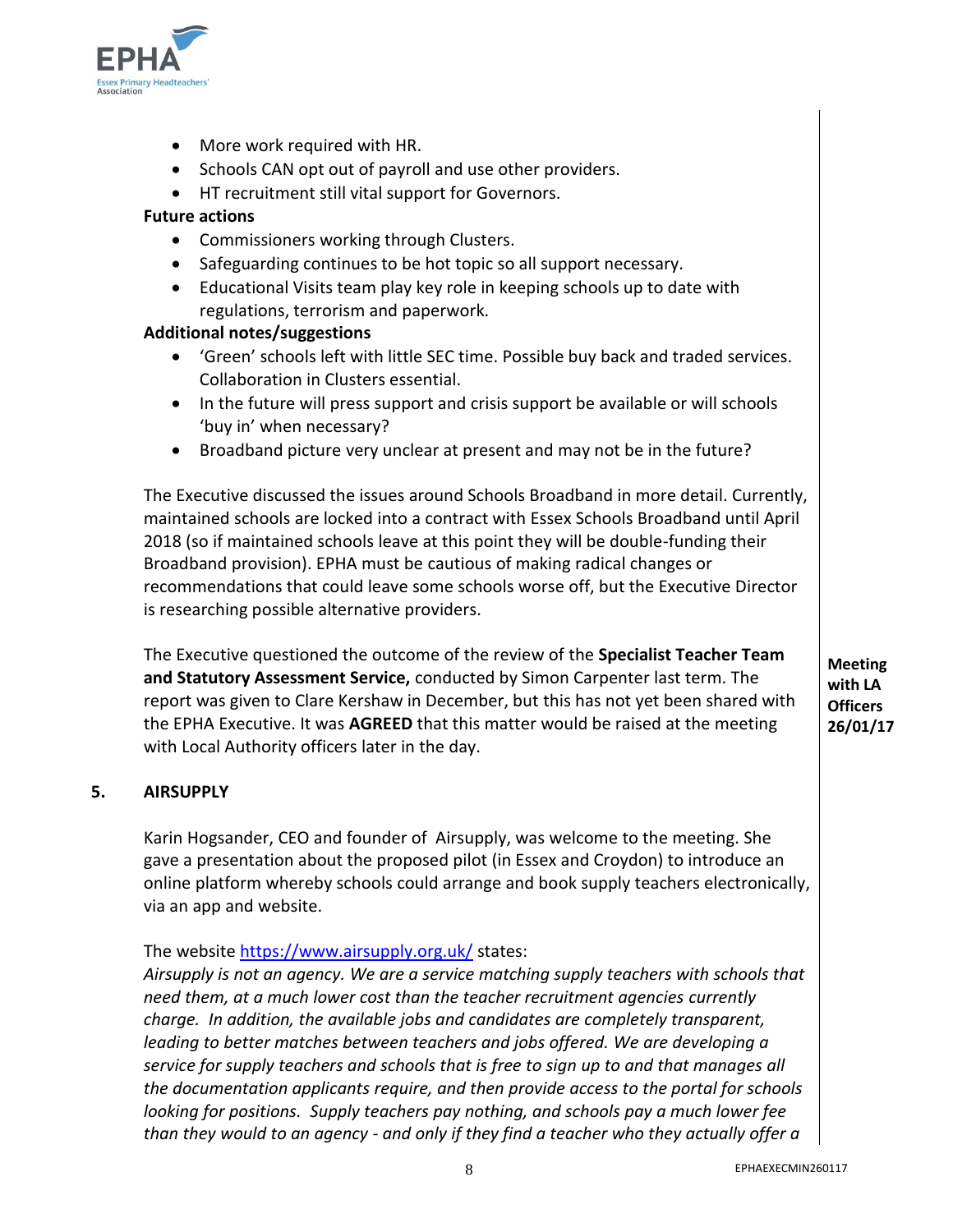

# *supply role.*

Karin stressed the following:

Schools get instant and direct access to pre-vetted and safer recruitment compliant supply teachers

Schools pay only if they hire someone through Airsupply, and as they are not an agency they do not charge high agency fees.

A schools pays no finder's fee charge if a supply teacher is offered a permanent role Schools can take control of their recruiting by instantly seeing how many and which types of supply teachers are available for a certain period of time in their area

In response to questions Karin confirmed that Airsupply will carry out all safeguarding and employment checks, and information will be accessible online; however, supply teachers will be expected to provide ID as usual.

She explained that quality assurance will be carried out by completing all safer recruitment processes; providing references and giving information about where else a teacher has worked: an initial interview process before teachers are taken on by Airsupply.

Teachers set their own day rate - although there was some confusion about this, as the rates seemed to be very high, and not clear whether the school paid a fee on top of the day rate. Karin noted that the rates were high and would be more competitive, and the fee that a school sees online will be the total charge.

A number of concerns were raised, including whether Airsupply would be able to recruit sufficient teachers to cover the whole of Essex, including rural and coastal areas. Karin agreed that this would be a crucial part of their strategy to ensure success in Essex.

Airsupply is asking for feedback from headteachers and schools to ensure that the system works effectively. They are running a simulation after half term (which should take about an hour of someone's time) to test the system and gather feedback about its use. Executive members were asked to let Pam Langmead know if they were prepared to take part in the simulation.

# **6. HEADTEACHER SUPPORT AND WELL-BEING**

The EPHA Chair reported that she, the Executive Director and the Professional Officer met with Viv Grant, Integrity Coaching, to discuss partnership working with around coaching, headteacher support and well-being.

A number of options were explored, including the individual coaching programmes run by Integrity Coaching, possible "retreats" and the Coaching for the Soul sessions that Viv leads. EPHA has arranged four sessions in the summer term. These will be free for primary-phase headteachers, but will be limited to around 30 heads, so will offered on a first-come, first-serve basis.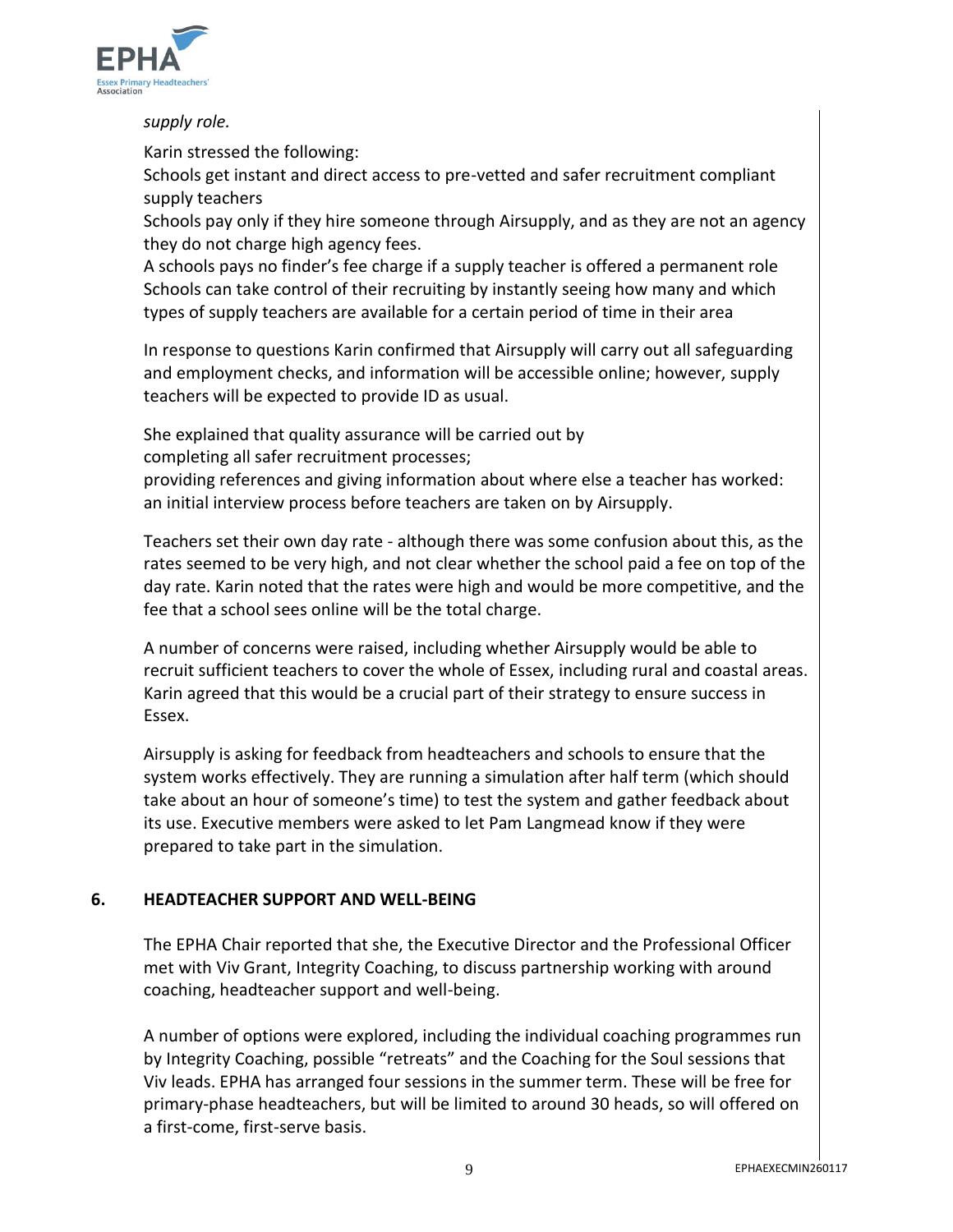

The dates and venues of the sessions will be: Friday 12 May – Ivy Hill Hotel, Margaretting Friday 9 June – Manor of Groves Golf and Country Club Friday 16 June – Rivenhall Hotel Friday 30 June – Weston Homes Community Stadium All at 1.00 pm – 4.00pm

Pam also noted that they discussed with Viv the potential for a "crisis support line" for Essex primary heads. <http://www.integritycoaching.co.uk/>

EPHA is also extending its support for headteachers through the termly briefings for clusters (delivered by the Professional Officer). Nine partnerships so far are taking advantage of this free service and the briefings are well-received.

EPHA also responded quickly to a need for RAISEonline training, and will continue to offer occasional training to headteachers on a variety of subjects, either at the termly meetings or as separate training sessions.

# **7. FINANCE REPORT**

| <b>Current account</b>                       |                        |              |
|----------------------------------------------|------------------------|--------------|
| 09.08.16                                     | <b>Opening balance</b> | £138,341.42  |
| <b>Expenditure</b>                           |                        |              |
| Supply                                       |                        | £5,346.00    |
| <b>Travel claims</b>                         |                        | 768.60<br>f. |
| Professional Officer: fees (August-December) | £16,005.70             |              |
| Professional Officer: mileage                | £ 1,024.20             |              |
| Professional Officer: expenses for EPHA      | £ 1,063.77             |              |
| Executive Director                           | £ 8,403.23             |              |
| Meeting/venue costs                          | £25,777.19             |              |
| Miscellaneous expenses (inc. website)        | £5,313.23              |              |
| <b>Total expenditure</b>                     | £63,701.92             |              |
| Income                                       |                        |              |
| North East account balance                   | £19,350.00             |              |
| West EPHA account balance                    |                        | £ 20,900.00  |
| Mid EPHA account balance                     | £19,600.00             |              |
| <b>Total income</b>                          |                        | £59,850.00   |
| 20.12.16                                     | <b>Closing balance</b> | £134,489.50  |

*Income from South bank account not yet received (likely to be around £19k)*

| Conference account |                |            |  |
|--------------------|----------------|------------|--|
| 12.02.16           | <b>Balance</b> | £39.781.07 |  |
| 26.08.16           | <b>Balance</b> | £53,461.21 |  |
| 09.12.16           | <b>Balance</b> | £38,423.67 |  |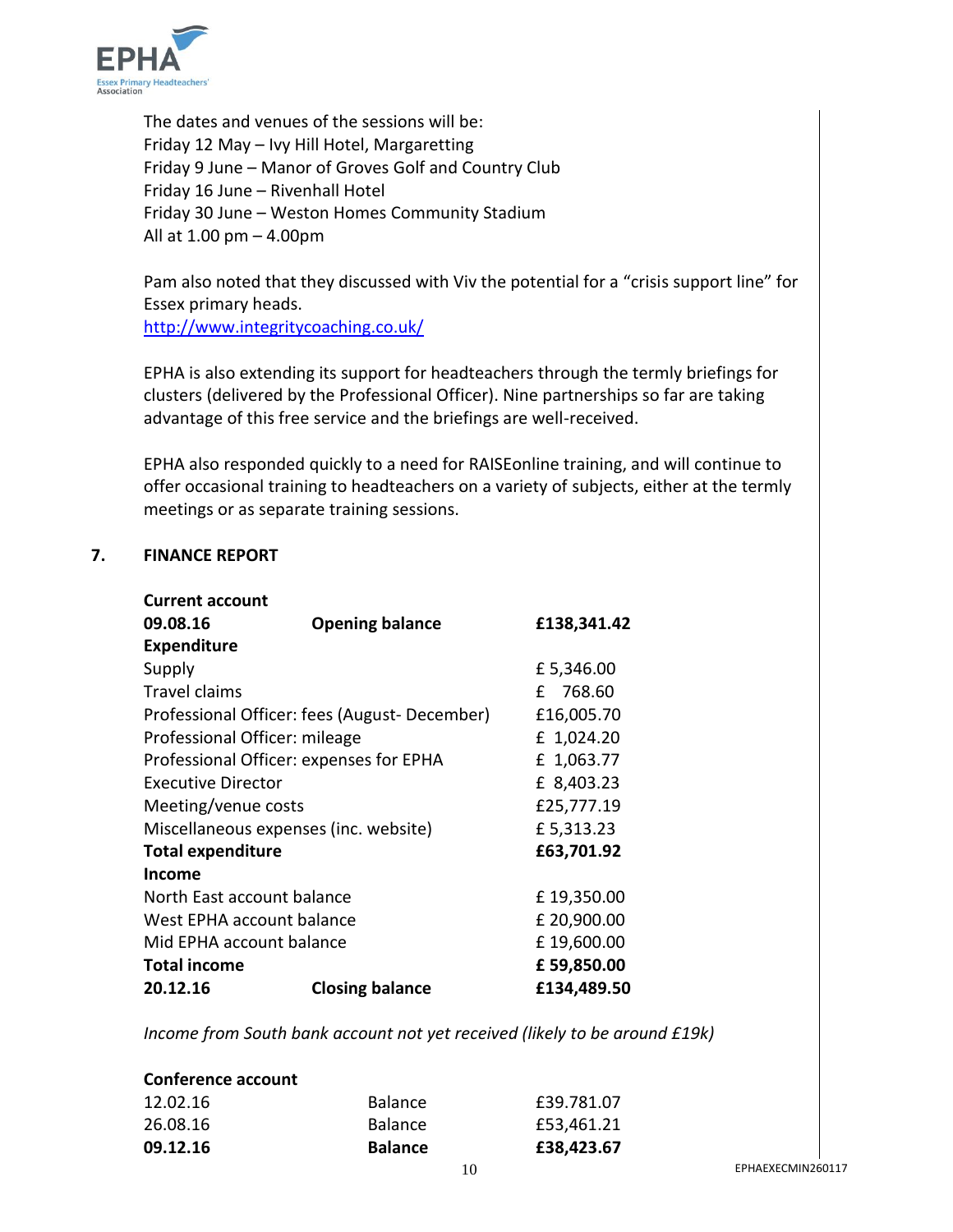

| <b>Deputy Headteacher conference</b><br>Conference bookings (all income) | <b>Expenditure</b> | Income<br>£27,410.00 |
|--------------------------------------------------------------------------|--------------------|----------------------|
| Resources                                                                | 168.94<br>f        |                      |
| Venue                                                                    | £11,437.32         |                      |
| <b>Speakers</b>                                                          | £11,215.48         |                      |
| Other (refunds etc)                                                      | 993.52<br>f        |                      |
|                                                                          | £23,815.26         | £27,410.00           |
| <b>WEPHA conference</b>                                                  | <b>Expenditure</b> | Income               |
| Conference bookings                                                      |                    | 805.00<br>£          |
| Speaker and venue                                                        | £2,030.80          |                      |

#### **8. EPHA REPRESENTATION ON WORKING GROUPS AND COMMITTEES**

# **a) SEND transformation**

Nigel Hookway noted that he had met with Ralph Holloway and was waiting for him to contact him to discuss the SEND changes further.

# **b) Early Years funding group (sub group of the Schools Forum)**

Dawn Baker attended a meeting of the sub-group, when a response to the Early Years funding consultation was discussed. She noted that the funding for the two maintained nursery schools in Essex is only protected until the end of this Parliament, and the proposed funding formula will have a negative impact on their budgets. It was noted that the Schools Forum agreed with the proposed consultation option.

# **c) Chartered College of Teaching**

Lehla Abbot reported that she is attending a meeting about the introduction and development of the newly established Chartered College of Teaching, which will be led by Dame Alison Peacock. She will report back to the Executive.

# **d) Leadership Team meeting**

The EPHA Chair reported that the termly EPHA leadership team meeting had taken place on 17 March, attended by all of the EPHA Area Chairs, the Executive Director, Professional Officer, Clare Kershaw (Director for Education), the four area lead commissioners and Graham Lancaster. Agenda items included: national and local update, safeguarding concerns, schools broadband, primary school improvement, writing moderation and an update on assessment and moderation.

The main focus of the meeting was on safeguarding concerns, and the process for managing complaints made to Ofsted about schools (generally by parents). Harriet noted that Clare Kershaw and Jo Barclay (ECC Safeguarding Adviser) had written an editorial in this week's Education Essex, and this was followed up by an email from the EPHA Professional Officer giving information and guidance about safeguarding requirements.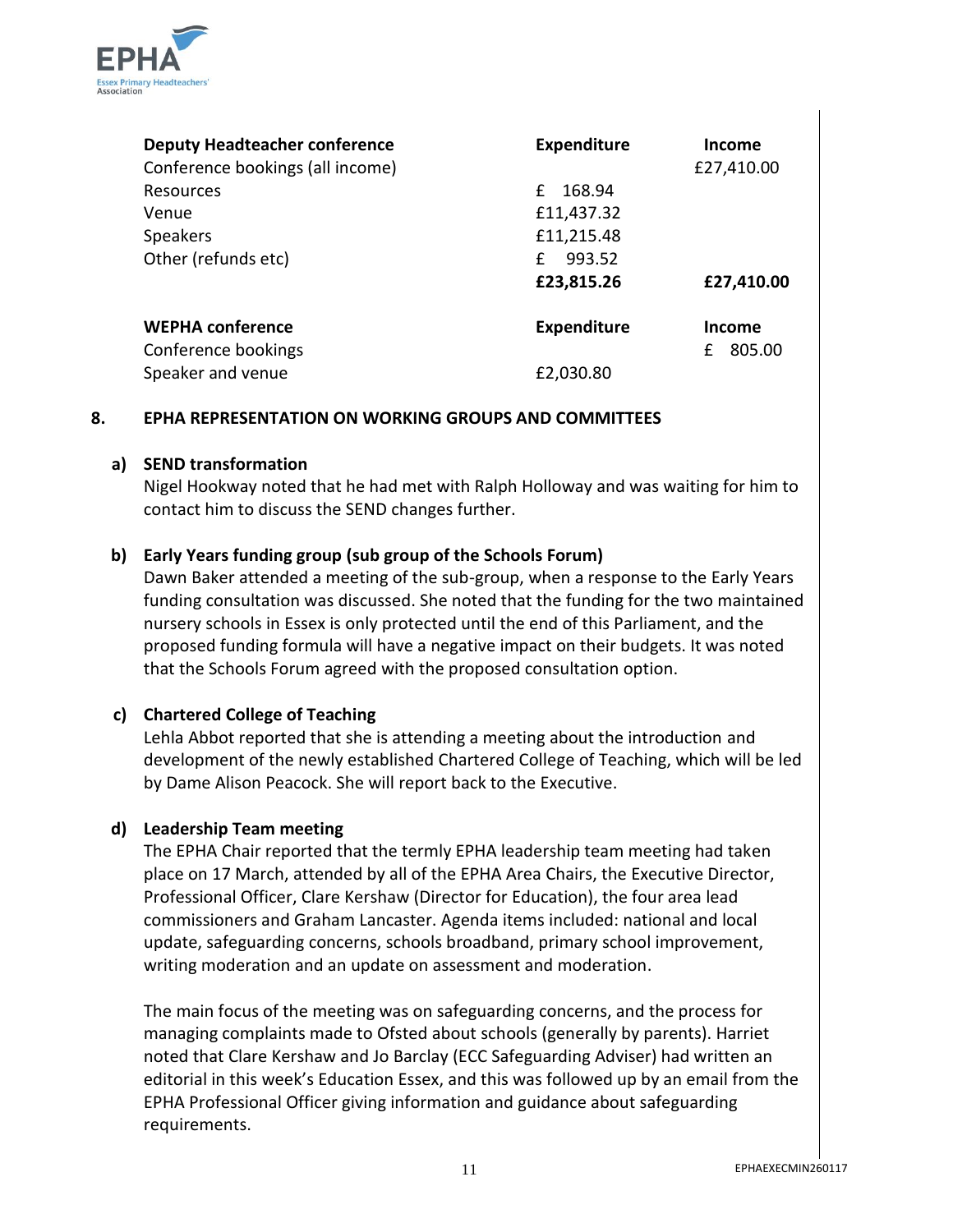

# **e) Professional Officer report**

The report gave details of the meetings attended by Pam Langmead on behalf of EPHA. In addition to the attendance at meetings (and writing follow up reports), her work for EPHA has included:

- Information, emails and communications with all headteachers;
- Responding to queries and actions from the Executive, ECC, other association officers, interested companies;
- Individual support for headteachers when issues arise;
- Contact with new headteachers;
- Briefings to headteacher groups 9 partnerships/clusters are now holding termly briefings;
- Organisation and management of the area meetings in the autumn term and spring term;
- Organisation and management of the WEPHA conference;
- Organising RAISE online training for headteachers, managing bookings etc;
- Managing the EPHA finances: paying claims and invoices, supporting area treasurers, producing reports, paying in cheques;
- Managing the bookings and organising the Deputy Headteacher conference, future planning for Deputy and Heads' conferences;
- Development of the new website, badges, conference folders etc.;
- Updating EPHA records and website;
- Other tasks as required.

# **f) Executive Director report**

*"It has been a very busy time since my previous report. I have joined new committees and attend a large number of meetings across Essex and beyond Essex as far as Carlisle. I have been to London three times on behalf of EPHA including meeting Dame Estelle Morris and linking up with Russell Hobby at the annual NAHT conference.*

*I currently sit on the following committees or groups;*

- *a) Governor for Essex Virtual School*
- *b) Essex Employment and Skills Board*
- *c) System Leadership Task & Finish Group*
- *d) WEISF – Data GROUP*
- *e) Essex SLIS Board*
- *f) Broadband Sub group of Schools Forum*
- *g) Recruitment and Retention Task and finish group*
- *h) SEN Budgets Group*
- *i) Essex Professional Officer's Group*
- *j) Schools Forum (observer/substitute)*
- *k) Small Schools Task and Finish Group*
- *l) Life Beyond MATs Group led by Estelle Morris*
- *m) Mat2Mat CEOs Group led by Andrew Smith*
- *n) Eastern Region Professional Officer's Group*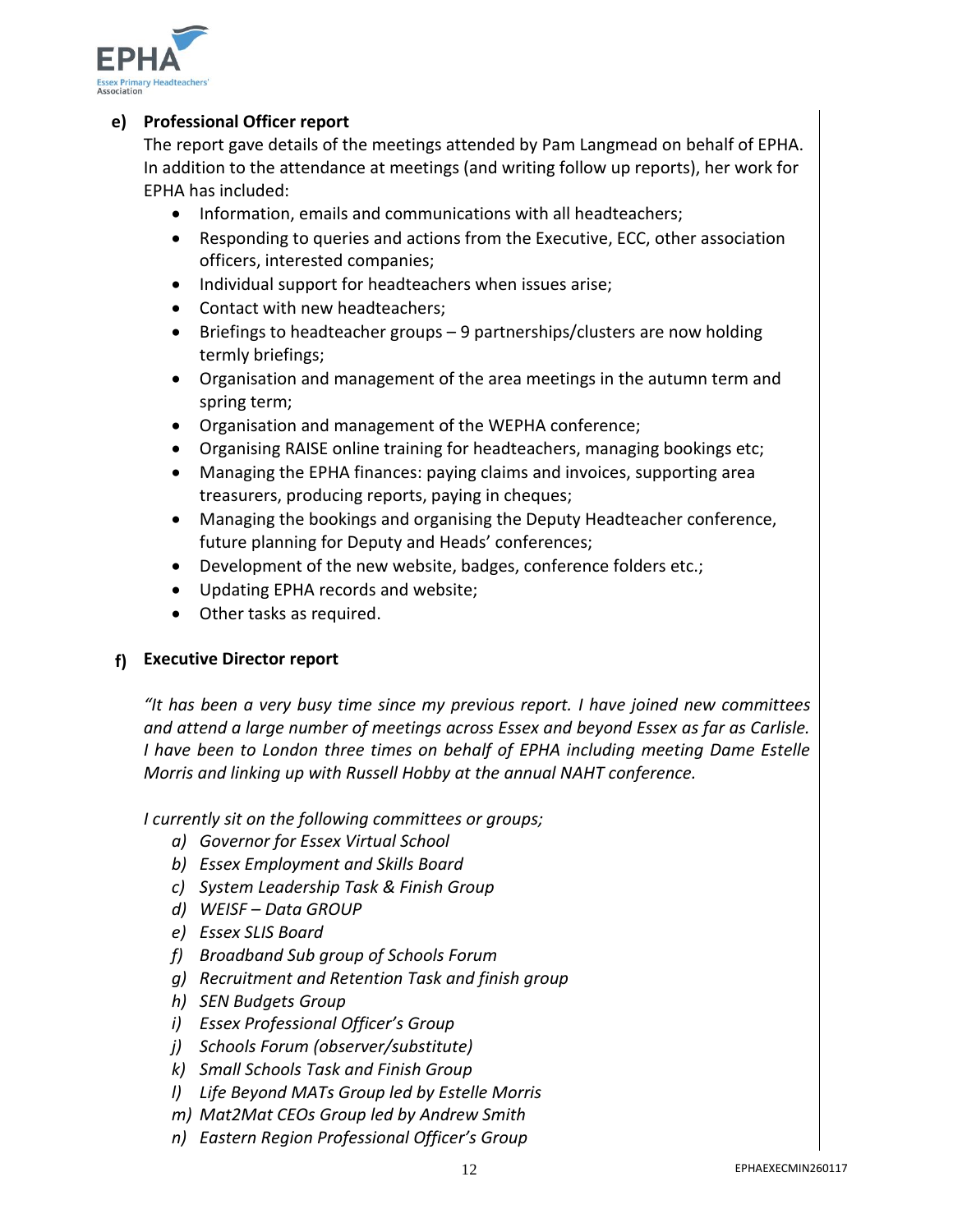

- *o) Raising Attainment for the Disadvantaged Group*
- *p) Essex Futures Group led by Councillor Kevin Bentley*
- *q) North East Essex Children's Board*
- *r) South Essex Children's Board*
- *s) MACE (Children missing and absent from education board)"*

It was noted that both reports were of interest, but it would be helpful if there could be more focus on the outcomes of attendance at meetings, follow up actions and the implications for primary headteachers. The Professional Officer and Executive Director both agreed to include this in future reports.

# **g) Support for recently Qualified Teachers**

Helen Dudley-Smith shared information about an initiative designed to support teachers who are in their  $2^{nd}$ ,  $3^{rd}$  and  $4^{th}$  year of teaching, which has been developed by the North Essex School partnership. She noted that she and her colleagues were aware of the fact that recently qualified teachers may decide to leave teaching after a couple of years, at a time when their initial support (as NQTs) comes to an end. The cluster decided that it should strengthen networks of RQTs across the group, and established the 2-4 Group for these teachers.

Each school gives RQTs half a day's release time every half term, to attend a meeting with colleagues in the same situation. When the group started the teachers set the agenda themselves, but after the first few meetings it became less positive and productive. Nonetheless, it was clear that the teachers valued the time that they were given, and the cluster developed a programme for training and development, working with Craig Duncan (former headteacher at Queen Boudica). As a result the meetings are now more structured and include a programme of development areas for these teachers, including:

- Meeting the needs of all abilities
- Working with LSAs
- Teaching to mastery and depth
- Becoming a subject leader.

This structured and supportive approach is paying dividends across the partnership and is helping build a community of young teachers.

Craig Duncan offers a cost effective model for schools, charging £350 a day for up t 20 delegates. He can be contacted at [cdeducation03@gmail.com](mailto:cdeducation03@gmail.com)

It was **AGREED** that this sort of retention initiative should be taken up by the Recruitment and Retention task group, and any funding available might usefully be spent on this sort of initiative.

# **h) Schools Forum report**

The EPHA Chair noted that a key decision by the Schools Forum was to continue to dedelegate funding for Schools Broadband for maintained schools, at the same per pupil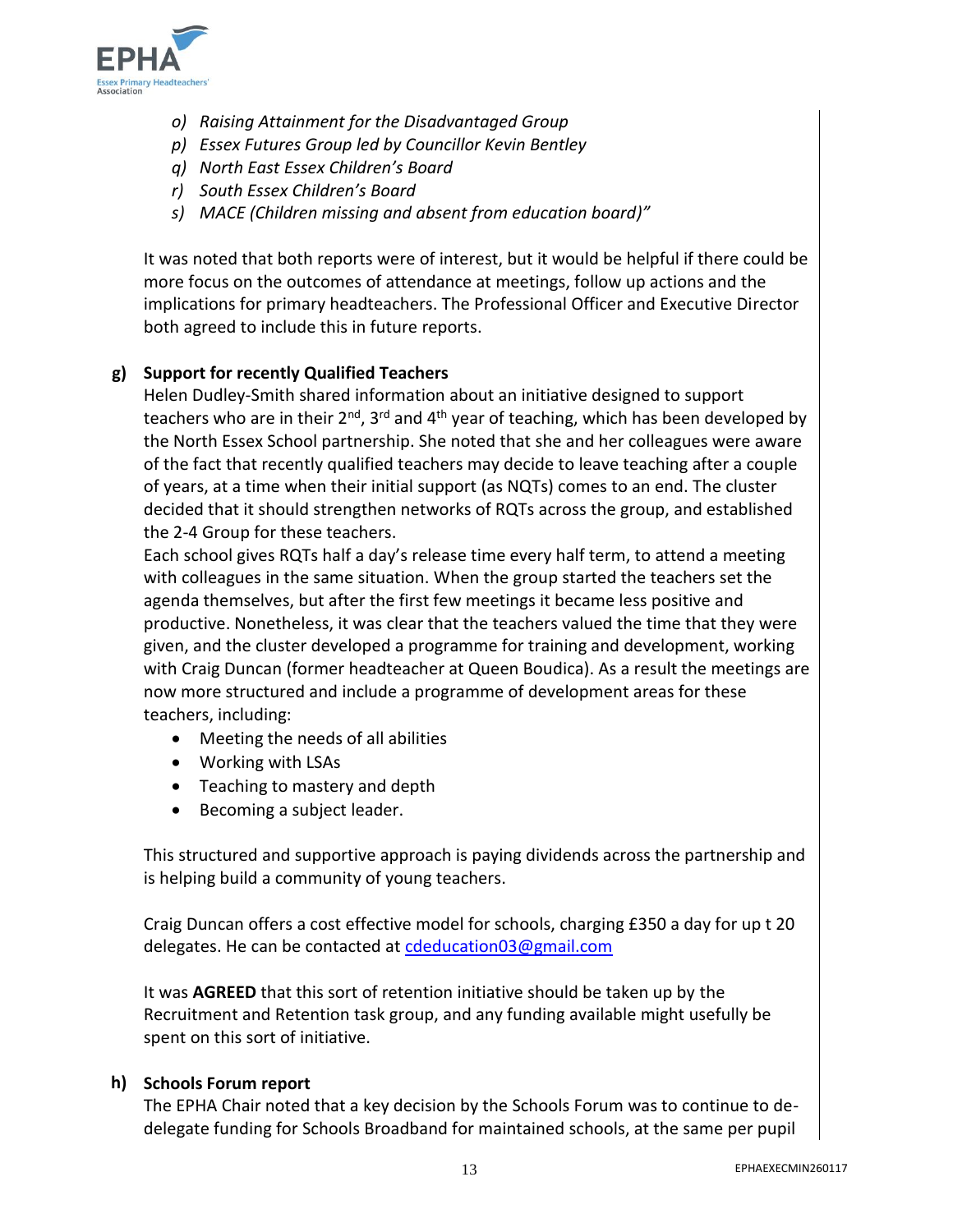

rate as in 2015/16. However, this has resulted in a shortfall because of the contract entered into by ECC in January 2013, which committed to paying for the initial upgrade (funded by DUCL) but failed to account for the cost impact of schools that might leave the contract over ten years. ECC has agreed to work with EPHA to improve the service and support offered by DUCL. In the meantime, EPHA is exploring other options with alternative providers. Harriet stressed that headteachers should continue to feedback any concerns that they have with the service to Sian Shordan.

#### **9. ANY OTHER BUSINESS/ MATTERS TO BE RAISED WITH LA OFFICER**

The following matters were raised and discussed:

# a) **School improvement issues – Excellence in Essex**

The EPHA Chair confirmed that the process outlined in the 'Excellence in Essex Primary Schools' had been discussed at the EPHA Executive meetings in the summer and autumn terms, and headteachers had been given a chance to comment and make amendments before the document was approved and published. However, it was noted that the Local Authority have the right to intervene in schools causing them concern and are not actually required to agree the process with headteachers.

A group of heads have asked how a green RAG rating change to Amber or red during the summer in good schools and Warning Notices served when SATs results in 2016 cannot be used as indicators for such intervention.

They also asked if we need to question the quality of some Standards and Excellence Commissioners if they are RAGing schools incorrectly and is the number of schools currently being issued Warning Notices an indication that schools are not receiving adequate SEC support in the first place.

This group also asked whether there is a pattern across Essex for the LA to target, in particular, small rural schools, with a suggestion that VC schools are at even more risk, to issues Warning Notices to enforce the academy agenda. And if so, would there be a commonality that these schools did not perform well in the 2016 SATs?

Is the LA considering using the School Led Improvement partnerships more proactively to support schools before issuing Warning Notices?

It was **AGREED** that these questions would be raised at the meeting with Local Authority officers later in the day.

#### b) **Social Care referrals**

Headteachers continue to have concerns about the numbers of referrals that are turned down by Social Care. Concerns were also expressed by a headteacher who was criticised for making a complaint about Social Care. It was **AGREED** that this matter would be raised at the meeting with Local Authority officers later in the day.

**Meeting with LA Officers 26/01/17**

**Meeting with LA Officers 26/01/17**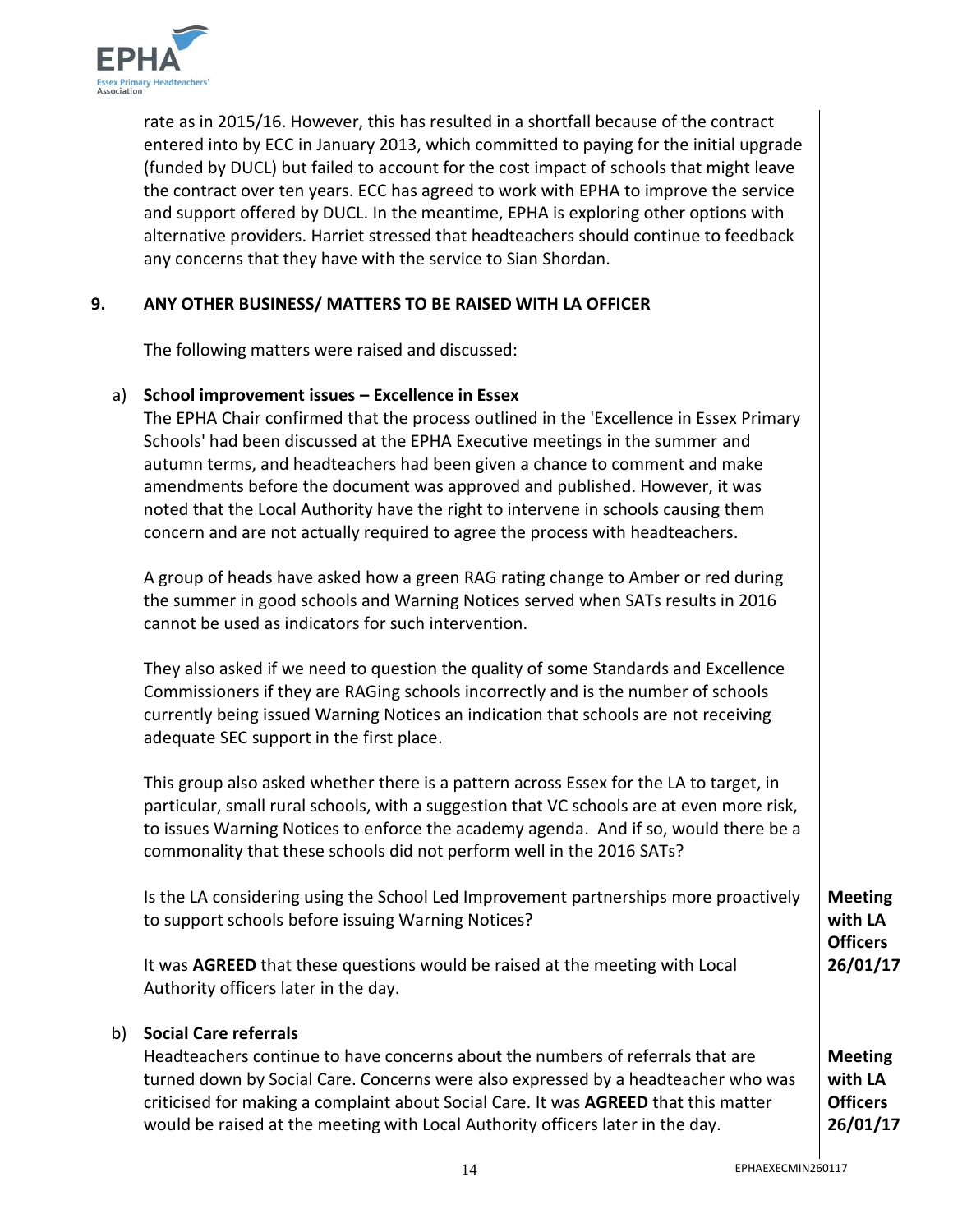

| c)  | <b>Education Health and Care Plans</b><br>Headteachers continue to have concerns about the time it takes to process EHCPs. It<br>was AGREED that this matter would be raised at the meeting with Local Authority<br>officers later in the day. |                                                                                        |                                                                                                                                                                                     | <b>Meeting</b><br>with LA<br><b>Officers</b><br>26/01/17 |
|-----|------------------------------------------------------------------------------------------------------------------------------------------------------------------------------------------------------------------------------------------------|----------------------------------------------------------------------------------------|-------------------------------------------------------------------------------------------------------------------------------------------------------------------------------------|----------------------------------------------------------|
| d)  | <b>EPHA Executive membership</b><br>The EPHA Chair noted that a number of representatives had left, or were about to<br>leave, the EPHA Executive. They include:                                                                               |                                                                                        |                                                                                                                                                                                     |                                                          |
|     | many years.                                                                                                                                                                                                                                    |                                                                                        | Brenda Dalley, who has been South Chair since 2010. She retires at Easter, and was<br>thanked for her commitment and contribution to EPHA and education in Essex for                |                                                          |
|     |                                                                                                                                                                                                                                                | She is leaving education altogether and is moving to Yorkshire.                        | Lesley Lewis, representative for Epping Forest Rural and previously the West Treasurer.                                                                                             |                                                          |
|     | Ceri Jones, Vice-Chair of Mid, who is standing down from the Executive due to other<br>commitments.                                                                                                                                            |                                                                                        |                                                                                                                                                                                     |                                                          |
|     | Lesley and Ceri were thanked for their contribution to the Executive.                                                                                                                                                                          |                                                                                        |                                                                                                                                                                                     |                                                          |
|     | at the Area meetings.                                                                                                                                                                                                                          |                                                                                        | In addition, there are vacancies for Epping Forest South due to Jan Tunney's retirement<br>last term, and in Harwich and Dovercourt, as Kay Wills has left. These will be addressed |                                                          |
| 10. |                                                                                                                                                                                                                                                |                                                                                        | DATES AND TIMES OF MEETINGS FOR THE 2016/17 AND THE 2017/18 SCHOOL YEAR                                                                                                             |                                                          |
|     | Thursday 4 May 2017<br>Thursday 12 October 2017<br>Thursday 10 May 2018                                                                                                                                                                        | <b>Executive meetings (Chelmsford City Football Club)</b><br>Wednesday 24 January 2018 |                                                                                                                                                                                     |                                                          |
|     | Thursday 12 October 2017                                                                                                                                                                                                                       | <b>Annual General Meeting (Chelmsford City Football Club)</b>                          |                                                                                                                                                                                     |                                                          |
|     | <b>Area Heads Meetings</b><br>Spring term 2017<br><b>SOUTH</b><br>N-EAST<br><b>WEST</b><br><b>MID</b>                                                                                                                                          | Wednesday 22 February<br>Thursday 23 February<br>Wednesday 1 March<br>Thursday 2 March | Holiday Inn, Basildon<br><b>Weston Homes Community Stadium</b><br>Weston Homes Business Centre, Takeley<br>Chelmsford City Football Club                                            |                                                          |
|     | Summer term 2017<br>SOUTH<br>N-EAST                                                                                                                                                                                                            | Wednesday 14 June<br>Thursday 15 June                                                  | Holiday Inn, Basildon<br><b>Weston Homes Community Stadium</b>                                                                                                                      |                                                          |

15 EPHAEXECMIN260117